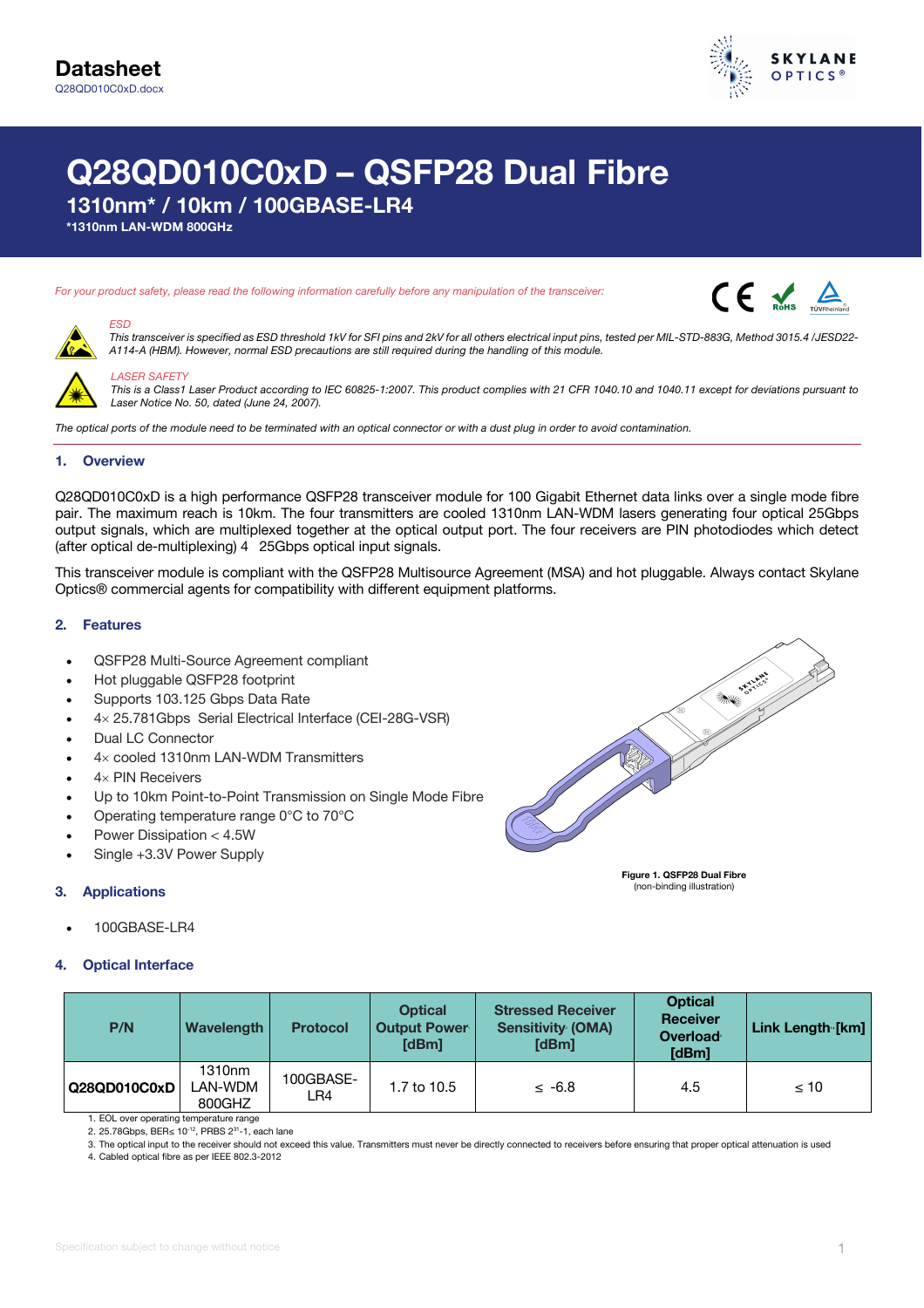# **Datasheet**

Q28QD010C0xD.docx



# **5. Technical Parameters**

| 5.1. Recommended Operating Conditions |            |     |            |             |                |
|---------------------------------------|------------|-----|------------|-------------|----------------|
| <b>Parameter</b>                      | <b>Min</b> | Typ | <b>Max</b> | <b>Unit</b> | <b>Notes</b>   |
| Storage temperature                   | $-40$      |     | 85         | °C          |                |
| <b>Operating Case Temperature</b>     | 0          |     | 70         | °C          |                |
| <b>Relative Humidity</b>              | 5          |     | 85         | %           | Non-Condensing |
| Power Supply Voltage                  | 3.135      | 3.3 | 3.465      |             |                |
| Power Supply Current                  |            |     | 1.36       | A           |                |
| Power Dissipation                     |            |     | 4.5        | W           |                |

| 5.2. Transmitter Optical Specifications                                 |            |            |                  |             |              |
|-------------------------------------------------------------------------|------------|------------|------------------|-------------|--------------|
| <b>Parameter</b>                                                        | <b>Min</b> | <b>Typ</b> | <b>Max</b>       | <b>Unit</b> | <b>Notes</b> |
| Data Rate, each Lane                                                    |            | 25.78125   |                  | Gbps        | 5            |
| Aggregated Data Rate                                                    |            | 103.125    |                  | Gbps        | 5            |
| <b>Total Average Output Power</b>                                       |            |            | 10.5             | dBm         | 6            |
| Average Output Power, each Lane                                         | $-4.3$     |            | 4.5              | dBm         | 6, 7         |
| Launched OMA, each Lane                                                 | $-1.3$     |            | 4.5              | dBm         | 6, 8         |
| Launched OMA minus TDP, each Lane                                       | $-2.3$     |            |                  | dBm         | 6            |
| Difference in launched Power between any two Lanes<br>(Average and OMA) |            |            | 5                | dB          |              |
|                                                                         | 1294.53    | 1295.56    | 1296.59          |             |              |
|                                                                         | 1299.02    | 1300.05    | 1301.09          |             |              |
| Centre Wavelength, Optical Lanes 0 to 3                                 | 1303.54    | 1304.58    | 1305.63          | nm          |              |
|                                                                         | 1308.09    | 1309.14    | 1310.19          |             |              |
| Transmitter and Dispersion Penalty (TDP), each Lane                     |            |            | $2.2\phantom{0}$ | dB          |              |
| Extinction Ratio, each Lane                                             | 4          |            |                  | dB          |              |

5. IEEE 802.3-2012

6. Output power coupled into a 9/125 µm single mode fibre

7. Average launch power, each lane (min) is informative and not the principal indicator of signal strength. A transmitter with launch power below this value cannot be compliant; however, a value above this does not ensure compliance

8. Even if the TDP is <1 dB, the launched OMA must exceed -1.3dBm

| 5.3. Receiver Optical Specifications                       |            |            |            |             |              |
|------------------------------------------------------------|------------|------------|------------|-------------|--------------|
| <b>Parameter</b>                                           | <b>Min</b> | <b>Typ</b> | <b>Max</b> | <b>Unit</b> | <b>Notes</b> |
|                                                            | 1294.53    | 1295.56    | 1296.59    |             |              |
|                                                            | 1299.02    | 1300.05    | 1301.09    |             |              |
| Operating Wavelength, Optical Lanes 0 to 3                 | 1303.54    | 1304.58    | 1305.63    | nm          |              |
|                                                            | 1308.09    | 1309.14    | 1310.19    |             |              |
| Average Receive Power, each Lane                           | $-10.6$    |            | 4.5        | dBm         | 9            |
| Receiver Sensitivity (OMA), each Lane                      |            |            | $-8.6$     | dBm         | 10           |
| Stressed Receiver Sensitivity (OMA), each Lane             |            |            | $-6.8$     | dBm         | 11           |
| Difference in receive power between any two lanes<br>(OMA) |            |            | 5.5        | dB          |              |

9. Average receive power, each lane (min) is informative and not the principal indicator of signal strength. A received power below this value cannot be compliant; however, a value above this does not ensure compliance

10. Receiver sensitivity (OMA), each lane (max) is informative

11. 25.78Gbps, BER≤10-12, PRBS 231-1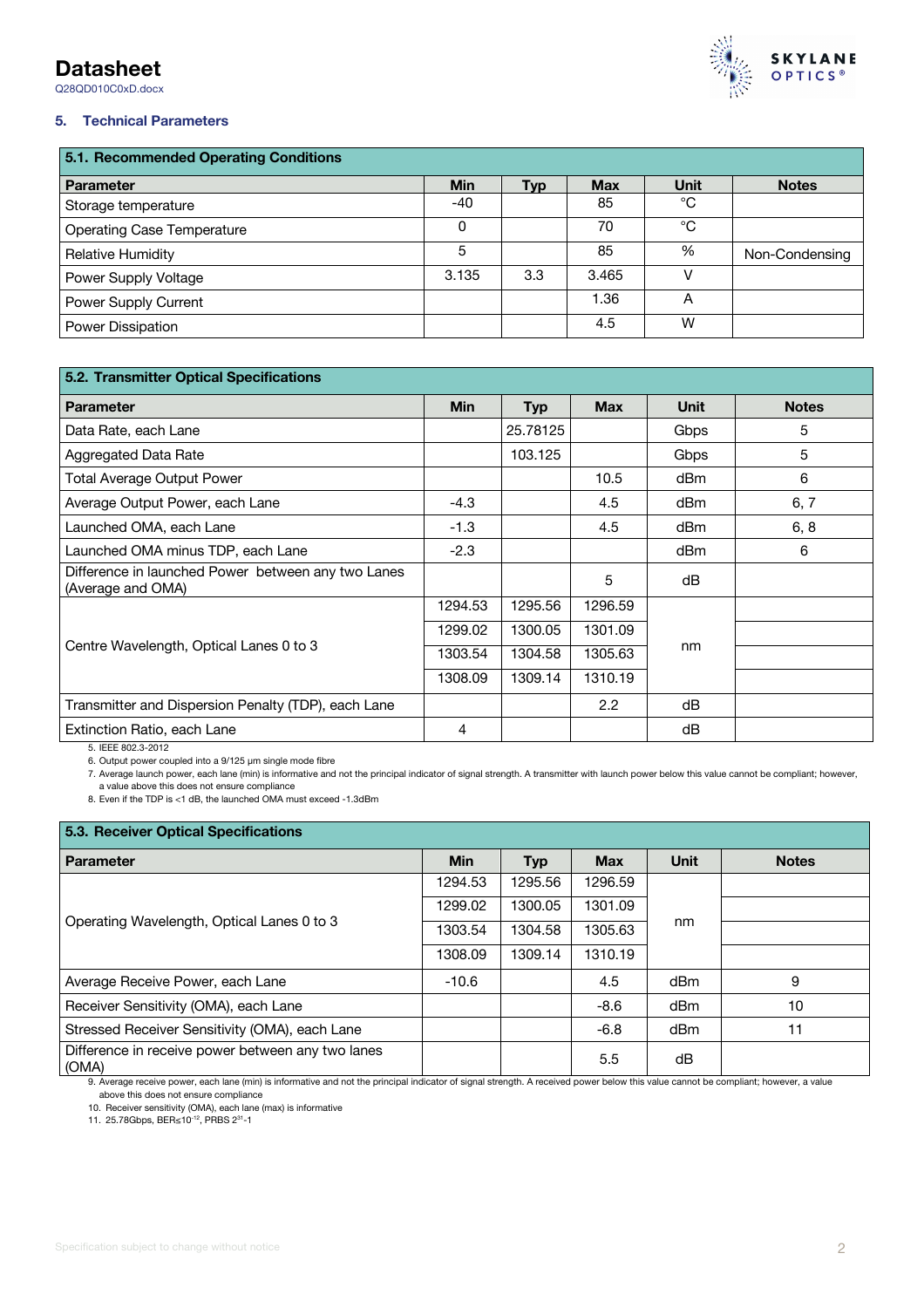**Datasheet** Q28QD010C0xD.docx

# **6. Transceiver Electrical Pad Layout**



| 38 | <b>GND</b>       |             | <b>GND</b>       | 1              |  |
|----|------------------|-------------|------------------|----------------|--|
| 37 | TX1n             |             | TX2n             | $\overline{2}$ |  |
| 36 | TX1p             |             | TX <sub>2p</sub> | 3              |  |
| 35 | <b>GND</b>       |             | <b>GND</b>       | 4              |  |
| 34 | TX3n             |             | TX4n             | 5              |  |
| 33 | TX3p             |             | TX4p             | 6              |  |
| 32 | <b>GND</b>       |             | <b>GND</b>       | 7              |  |
| 31 | LPMode           |             | ModSelL          | 8              |  |
| 30 | Vcc1             |             | ResetL           | 9              |  |
| 29 | <b>VccTx</b>     | Module Card | <b>VccRx</b>     | 10             |  |
| 28 | IntL             |             | <b>SCL</b>       | 11             |  |
| 27 | ModPrsL          | Edge        | <b>SDA</b>       | 12             |  |
| 26 | <b>GND</b>       |             | <b>GND</b>       | 13             |  |
| 25 | RX4p             |             | RX3p             | 14             |  |
| 24 | RX4n             |             | RX3n             | 15             |  |
| 23 | <b>GND</b>       |             | <b>GND</b>       | 16             |  |
| 22 | RX <sub>2p</sub> |             | RX1p             | 17             |  |
| 21 | RX2n             |             | RX1n             | 18             |  |
| 20 | <b>GND</b>       |             | <b>GND</b>       | 19             |  |
|    |                  |             |                  |                |  |

Figure 2. QSFP28 Electrical Pad Layout

# **7. Module Electrical Pin Definition**

| Pin<br><b>Number</b> | <b>Name</b>      | <b>Function</b>                   | Pin<br><b>Number</b> | <b>Name</b>      | <b>Function</b>                      |
|----------------------|------------------|-----------------------------------|----------------------|------------------|--------------------------------------|
|                      | <b>GND</b>       | Ground                            | 20                   | <b>GND</b>       | Ground                               |
| $\overline{2}$       | TX2n             | Transmitter Inverted Data Input   | 21                   | RX <sub>2n</sub> | Receiver Inverted Data Output        |
| 3                    | TX <sub>2p</sub> | Transmitter Non-Inverted Data     | 22                   | RX <sub>2p</sub> | <b>Receiver Non-Inverted Data</b>    |
|                      |                  | Input                             |                      |                  | Output                               |
| 4                    | <b>GND</b>       | Ground                            | 23                   | <b>GND</b>       | Ground                               |
| 5                    | TX4n             | Transmitter Inverted Data Input   | 24                   | RX4n             | Receiver Inverted Data Output        |
| 6                    | TX4p             | Transmitter Non-Inverted Data     | 25                   | RX4p             | <b>Receiver Non-Inverted Data</b>    |
|                      |                  | Input                             |                      |                  | Output                               |
| $\overline{7}$       | <b>GND</b>       | Ground                            | 26                   | <b>GND</b>       | Ground                               |
| 8                    | ModSel           | Module Select                     | 27                   | <b>ModPrs</b>    | Module Present                       |
|                      |                  |                                   |                      |                  |                                      |
| 9                    | ResetL           | Module Reset                      | 28                   | IntL             | Interrupt                            |
| 10                   | <b>VccRx</b>     | +3.3V Power Supply Receiver       | 29                   | <b>VccTx</b>     | +3.3V Power supply transmitter       |
| 11                   | <b>SCL</b>       | 2-wire serial interface clock     | 30                   | Vcc1             | +3.3V Power supply                   |
| 12                   | <b>SDA</b>       | 2-wire serial interface data      | 31                   | LPMode           | Low Power Mode                       |
| 13                   | <b>GND</b>       | Ground                            | 32                   | <b>GND</b>       | Ground                               |
| 14                   | RX3p             | <b>Receiver Non-Inverted Data</b> | 33                   | TX3p             | <b>Transmitter Non-Inverted Data</b> |
|                      |                  | Output                            |                      |                  | Input                                |
| 15                   | RX3n             | Receiver Inverted Data Output     | 34                   | TX3n             | Transmitter Inverted Data Input      |
| 16                   | <b>GND</b>       | Ground                            | 35                   | <b>GND</b>       | Ground                               |
| 17                   | RX1p             | <b>Receiver Non-Inverted Data</b> | 36                   | TX1p             | <b>Transmitter Non-Inverted Data</b> |
|                      |                  | Output                            |                      |                  | Input                                |
| 18                   | RX1n             | Receiver Inverted Data Output     | 37                   | TX1n             | Transmitter Inverted Data Input      |
| 19                   | <b>GND</b>       | Ground                            | 38                   | <b>GND</b>       | Ground                               |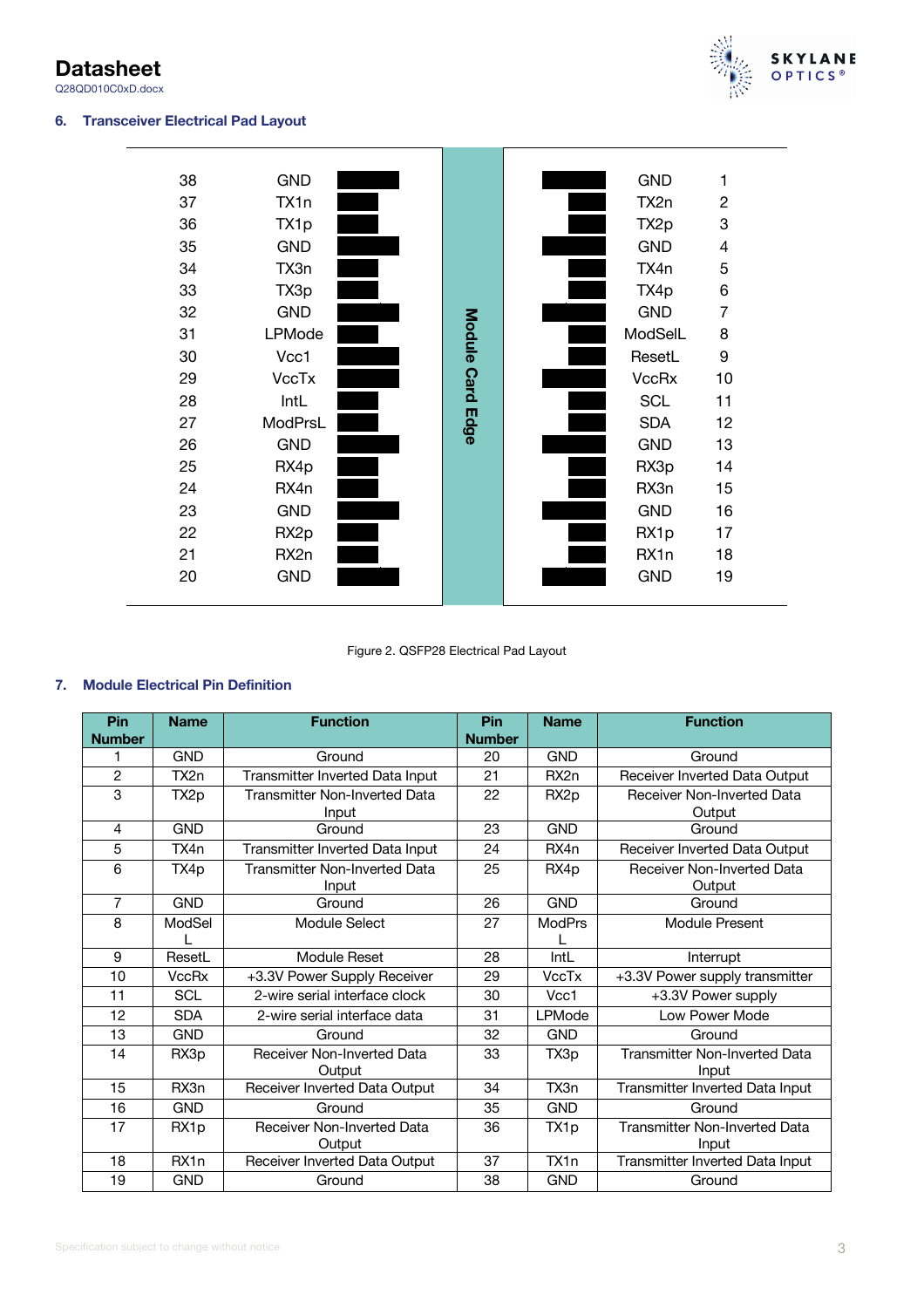**Datasheet**

# Q28QD010C0xD.docx

### **8. EEPROM**

QSFP+ MSA (SFF-8436)









Figure 3. QSFP28 Memory Map